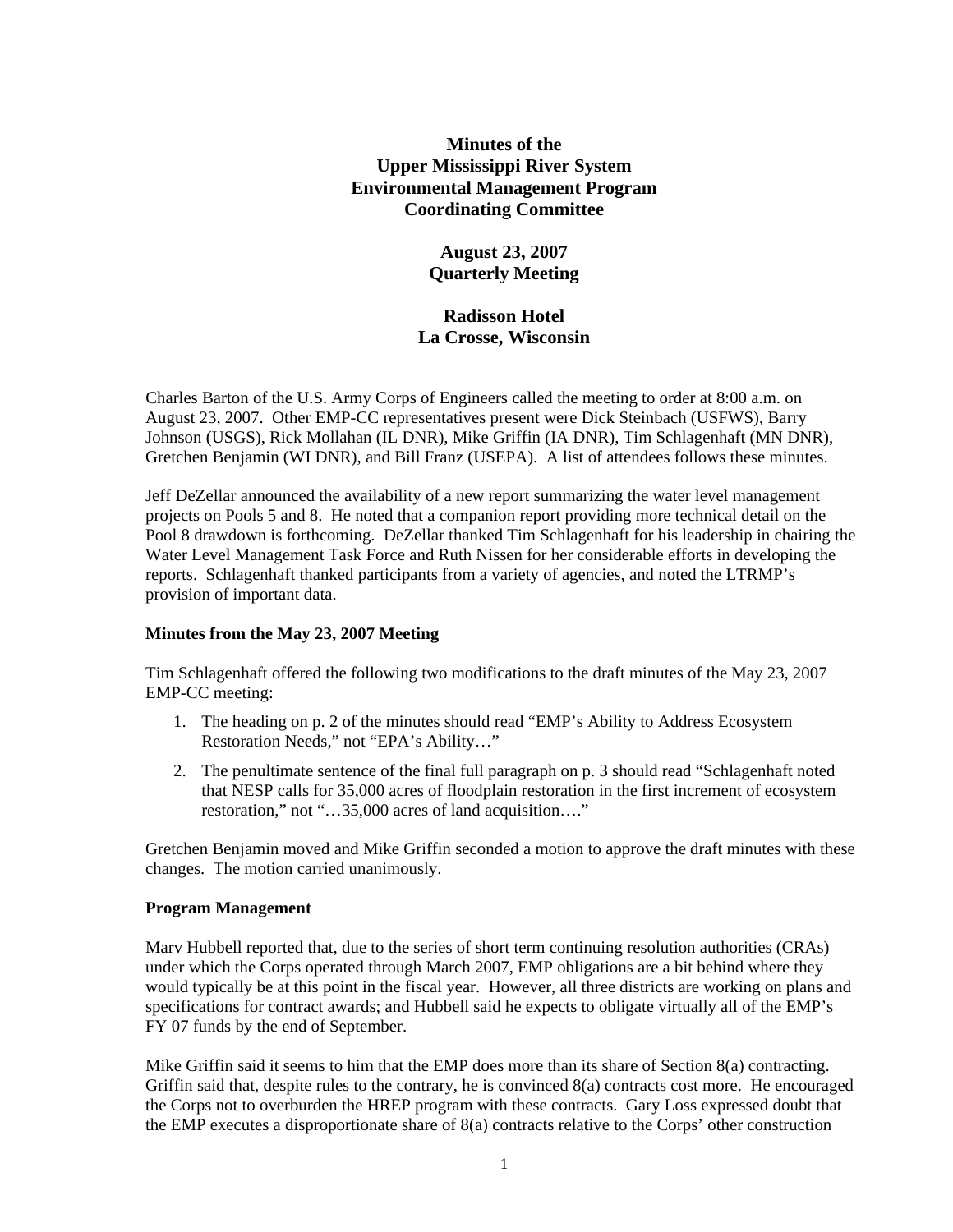projects. Loss said MVR makes a conscious effort to spread the 8(a) contracts around, while also trying to select projects on which 8(a) contractors are likely to be successful.

Hubbell reported that the House-passed FY 08 energy and water appropriations measure includes \$23.464 million for the EMP. This is the same amount requested by the Administration. The full Senate has not yet acted on its bill, but the Senate Appropriations Committee approved \$18.0 million for the EMP. For planning purposes, Hubbell said the Corps is assuming FY 08 appropriations will be approximately \$20.0 million for the EMP.

## **Public Outreach**

Marv Hubbell reported that the Corps sent letters to members of the Congressional delegation informing them of various opportunities to tour HREPs during the August recess. Don Powell said MVP had made arrangements to give Representatives Kind and Walz a tour of Pool 8 in early August. However, bad weather precluded the trip. Instead, a tour and press conference were held at UMESC. The EMP, WRDA, and Representative Kind's sediment and nutrient bill were highlighted.

Hubbell said Corps staff continue efforts to develop new EMP displays and handout materials, as well as the Dubuque Museum display. In addition, Colonel Sinkler has had recent sessions with two editorial boards in the Quad Cities. The Colonel highlighted both EMP and NESP ecosystem restoration when talking with both boards. Hubbell said an HREP was recently nominated as the Corps' national project of the month. As part of the nomination process, the Corps developed a comprehensive list of other awards both the HREP and LTRMP components have received.

Mike Griffin said both the EMP postcards and DVD have proven to be very effective and convenient ways to educate the public about the program.

### **Habitat Rehabilitation and Enhancement Projects**

### *Statutory and Policy Limitations on Project Types*

Marv Hubbell reported that the Corps has not yet completed its written response to the questions raised at the May EMP-CC meeting concerning limitations on certain kinds of HREP measures under the EMP. However, he provided the following overview of the Corps' anticipated response:

• *Threatened and endangered (T&E) species* — the question is essentially whether the Corps can do HREPs at 100 percent federal funding based on Section 906(e) of WRDA 86. This provision explicitly authorizes 100 percent federal funding for restoration projects that benefit federally listed species. However, explained Hubbell, this conflicts with ER 1105-2-100, which provides that projects will not be formulated to benefit a single species. As a matter of fact, the Corps has not previously supported projects that would result in 100 percent federal funding based on T&E benefits, though it has formulated projects that benefit a range of species, including T&E species, and will continue to do so. Hubbell said MVD will elevate this issue with Corps Headquarters to seek review and clarification regarding how to apply this authority and policy to the EMP. Charles Barton said MVD will share its review request with the program partners before submitting it to HQ.

Several EMP-CC members asked questions concerning the origin of the policy against single species projects and principles for resolving conflicts between authority and policy. Terry Smith said he would have to do additional research about the foundation of the policy. Regarding conflicts between authority and policy, Barton observed that there is no conflict if an authority simply allows, rather than directs, the Corps to do something that the Corps, as a matter of policy, elects not to do.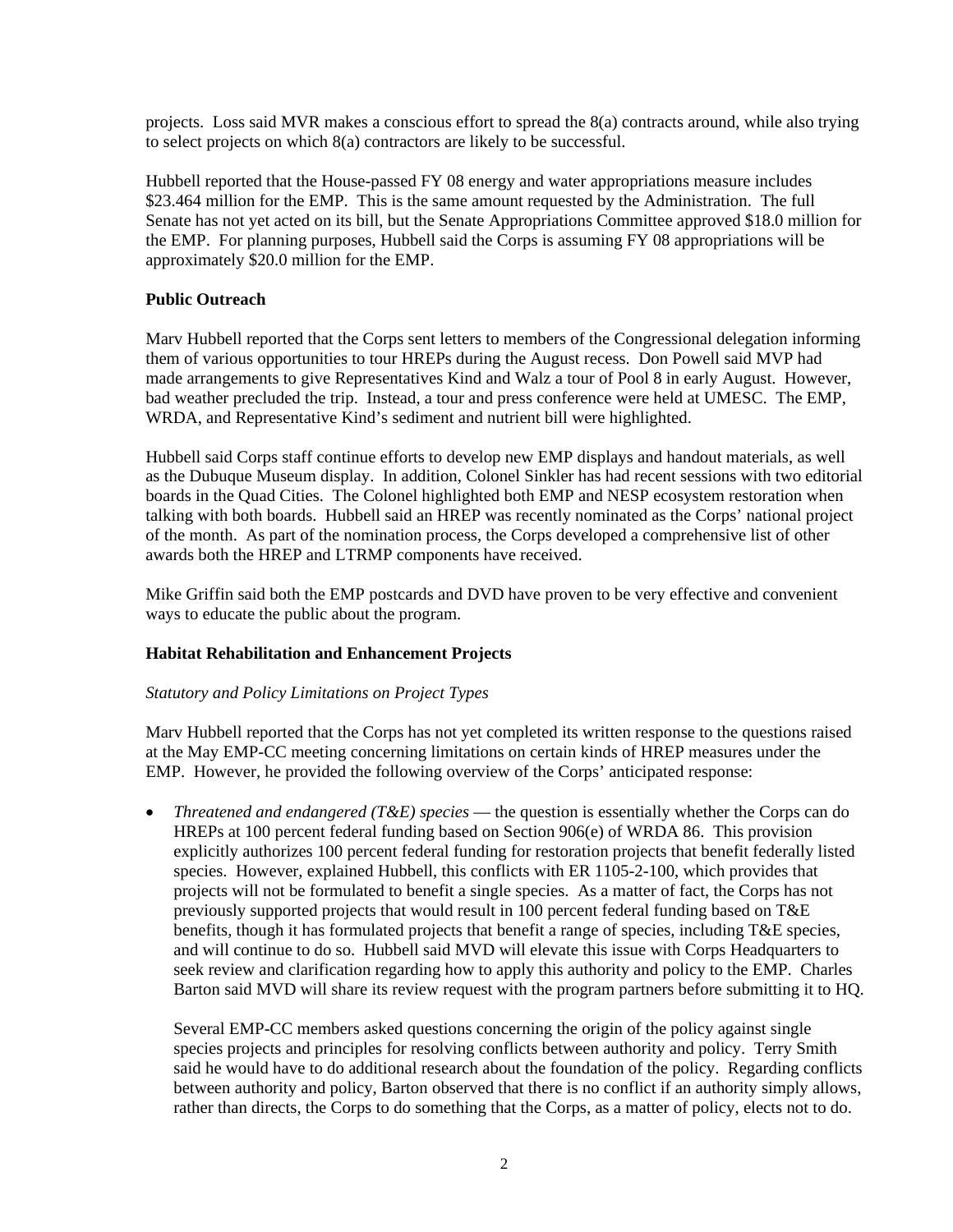Mike Griffin asked for clarification on a related question  $-$  i.e., the distinction between ecosystem restoration and aquatic restoration, from the Corps' perspective. Griffin emphasized that the EMP is about ecosystem restoration and said attempts to narrow its scope to aquatic systems are potentially very problematic, depending on how those systems are defined. Smith said this distinction is under very active discussion currently within the Corps. Hubbell said the Fox Island HREP raises these kinds of questions and will be an opportunity to explore the boundaries and connections between ecosystem and aquatic restoration.

• *Pool scale water level management* — with the exception of one small project early in the program, water level management projects have not been pursued under the EMP. More recent pool drawdowns have combined various authorities and funding sources, including O&M money. However, MVD is willing to consider a pool scale drawdown proposal under the EMP, contingent on the proposal having gone through the standard project development process. Hubbell emphasized that several issues would have to be addressed before a pool scale water level management project could be implemented under EMP. These issues include impacts to navigation operations, dredging to maintain commercial and recreational uses, mussel impacts, and the 50-year design life standard.

Tim Schlagenhaft observed that the 50-year design life standard may be particularly challenging. According to Schlagenhaft, it is not possible to estimate the durability of drawdown effects at the project outset and thus not possible to say when the management action would need to be repeated. Hubbell suggested that one approach might be to specify upfront the conditions in the pool that would trigger additional drawdowns. Don Powell said this is how he would be inclined to structure a drawdown project under the EMP. He noted that the project plan would also need to consider the possibility of conditions precluding a drawdown in a particular year. Jeff DeZellar described a pending report on the Pools 5 and 8 drawdowns that will, among other things, attempt to define key thresholds that mark the point at which it is worth repeating a drawdown.

Barry Johnson observed that these types of challenges are precisely the kinds of things that adaptive management efforts will need to address. Johnson said the institutional capability to perform adaptive management, and support the move from experiments to management strategies, is critical. Hubbell concurred, and suggested that it might be helpful to explore these issues in the context of individual cases before attempting to craft an overall management structure to support adaptive management. In response to a question from Johnson, Hubbell said the Corps would define the "project" in the case of water level management as one pool over time.

Terry Smith said the Corps wants an approach to water level management projects that fosters long term, systemic benefits. Powell observed that one challenge of recurring project costs is the issue of committing future program funds. DeZellar said it would also be difficult to project the timelines for future drawdown needs. Hubbell agreed, but said there is an opportunity now to explore these issues in the context of a particular project proposal. Hubbell said he views this as a very good thing for the program. Schlagenhaft agreed, and said he was pleased to see the Corps' openness on these issues.

• *Land acquisition* — per a 1994 memo from Corps Headquarters to the NCD Commander, and the WRDA 99 implementation guidance, EMP funds cannot be used directly to purchase  $LERRDs<sup>1</sup>$  $LERRDs<sup>1</sup>$  $LERRDs<sup>1</sup>$ . However, the non-federal sponsor can receive credit for the value of LERRDs they contribute to a project. Under the WRDA 99 implementation guidance, this is permitted regardless of whether they owned the lands/interests prior to execution of the project cooperation agreement (PCA). However,

<span id="page-2-0"></span><sup>&</sup>lt;sup>1</sup> LERRDs=lands, easements, rights-of-way, relocation of utilities or other existing structures, and disposal areas.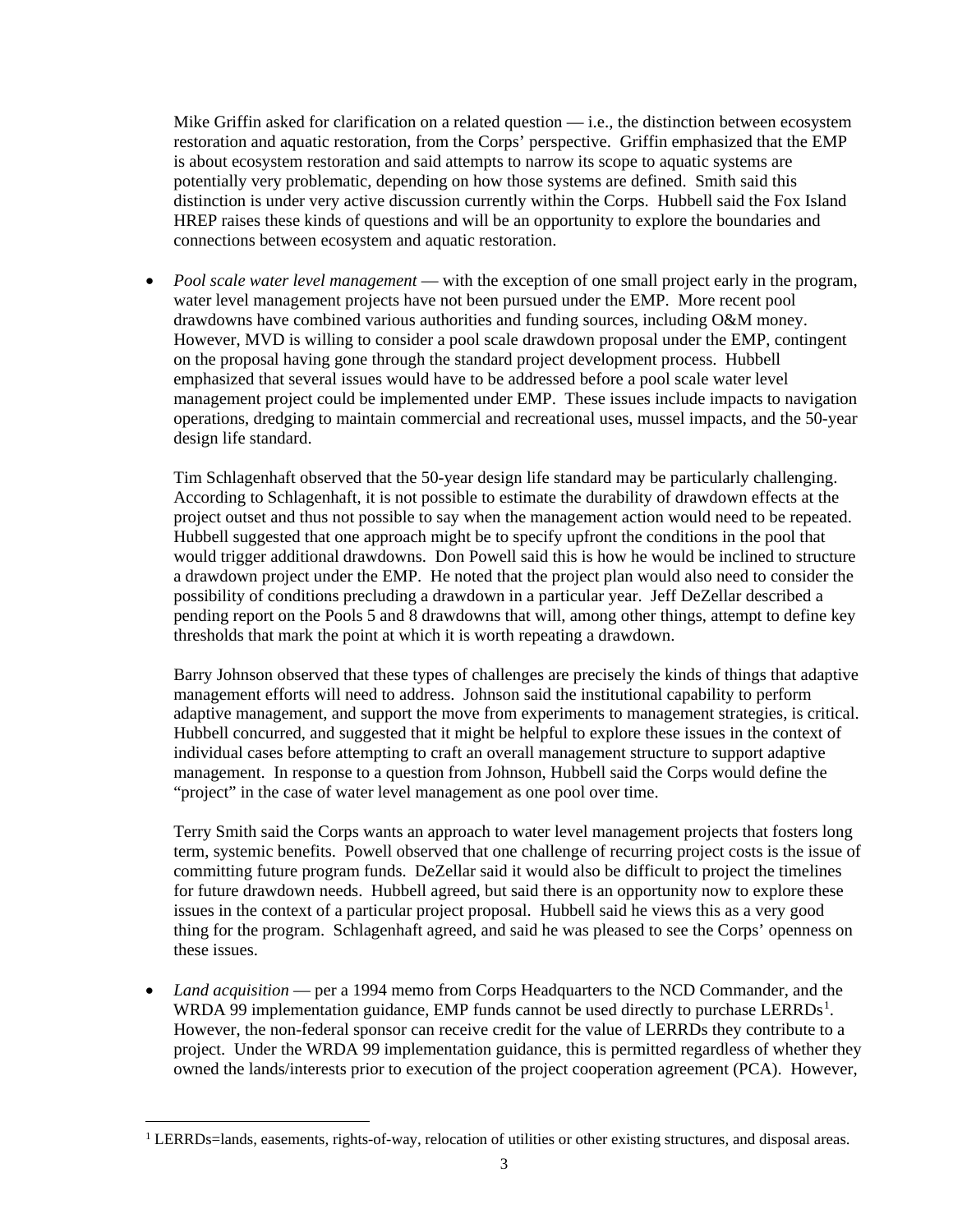these LERRDs must be a necessary component of a project that also includes a construction element. Hubbell explained that credit is not made until after the PCA is signed.

Schlagenhaft noted that many potential floodplain restoration projects may not have a construction element in the near term—i.e., the construction piece does not become feasible until LERRDs are acquired from multiple willing sellers over a period of years. Schlagenhaft said that it may not be possible to get to the construction stage if acquisition costs are not cost shared along the way. In response to a question from Schlagenhaft, Smith explained that the Corps must consider how a project is providing benefits. For example, since the Corps is not a land management agency, it would not be in a position to acquire land that is already restored. However, the Corps could consider a project in which land is first acquired and then restored. For a restoration effort involving multiple acquisitions over a period of years, Hubbell explained that it might be possible to formulate several discrete projects that could stand alone. However, the individual projects could not consist solely of land acquisition.

Hubbell noted that Illinois is not seeking to be reimbursed for LERRDs costs exceeding the required non-federal cost share on the Rice Lake HREP. Barb Naramore cautioned that this should not be presumed to be the default position of all states or NGOs in similar circumstances. She said it is entirely possible that a state would seek reimbursement for LERRDs costs exceeding 35 percent of total project costs in another instance. Catherine McCalvin concurred, noting that The Nature Conservancy might well seek reimbursement in order to cycle those funds into the acquisition of additional lands. Rick Mollahan said Illinois might seek to apply its excess LERRDs credits from the Rice Lake project to another project on the same portion of the river.

Schlagenhaft observed that the Root River project proposed under NESP is an example of the type of complex acquisition effort that might need to be pursued in phases. He asked whether NESP funds would be available to restart the Root River planning effort in order to explore some of these issues more fully in the context of a specific project. Chuck Spitzack expressed confidence that this could be done, particularly if the WRDA authorization is passed.

Mike Griffin asked whether the Corps has ever reimbursed a sponsor under the EMP when LERRDs costs exceeded the non-federal share. Hubbell said this has not been done under the EMP. However, Charles Barton said the Corps has reimbursed sponsors under other programs.

#### *HREP Data*

Hubbell reported that the status of the Corps' HREP database is unchanged since the May meeting. Problems in linking the GIS and Access components have not been resolved. Currently, according to Hubbell, the Corps can query the Access data, but cannot use the spatial features. He said the Corps remains willing to retrieve data on behalf of program partners and stakeholders. Regarding the question Gretchen Benjamin raised at the May EMP-CC meeting, Hubbell said he had not yet reflected on whether UMESC should serve HREP data as part of an effort to develop more of a "one-stop-shop" for UMRS data.

Chuck Theiling briefly described efforts by Corps and UMESC staff to develop an ecosystem restoration decision support system (DSS) for NESP. HREP data has been included in the DSS and is, in fact, the only restoration data currently included. Hubbell said the Corps would report back at the November EMP-CC meeting on the relationship of this DSS to the HREP database.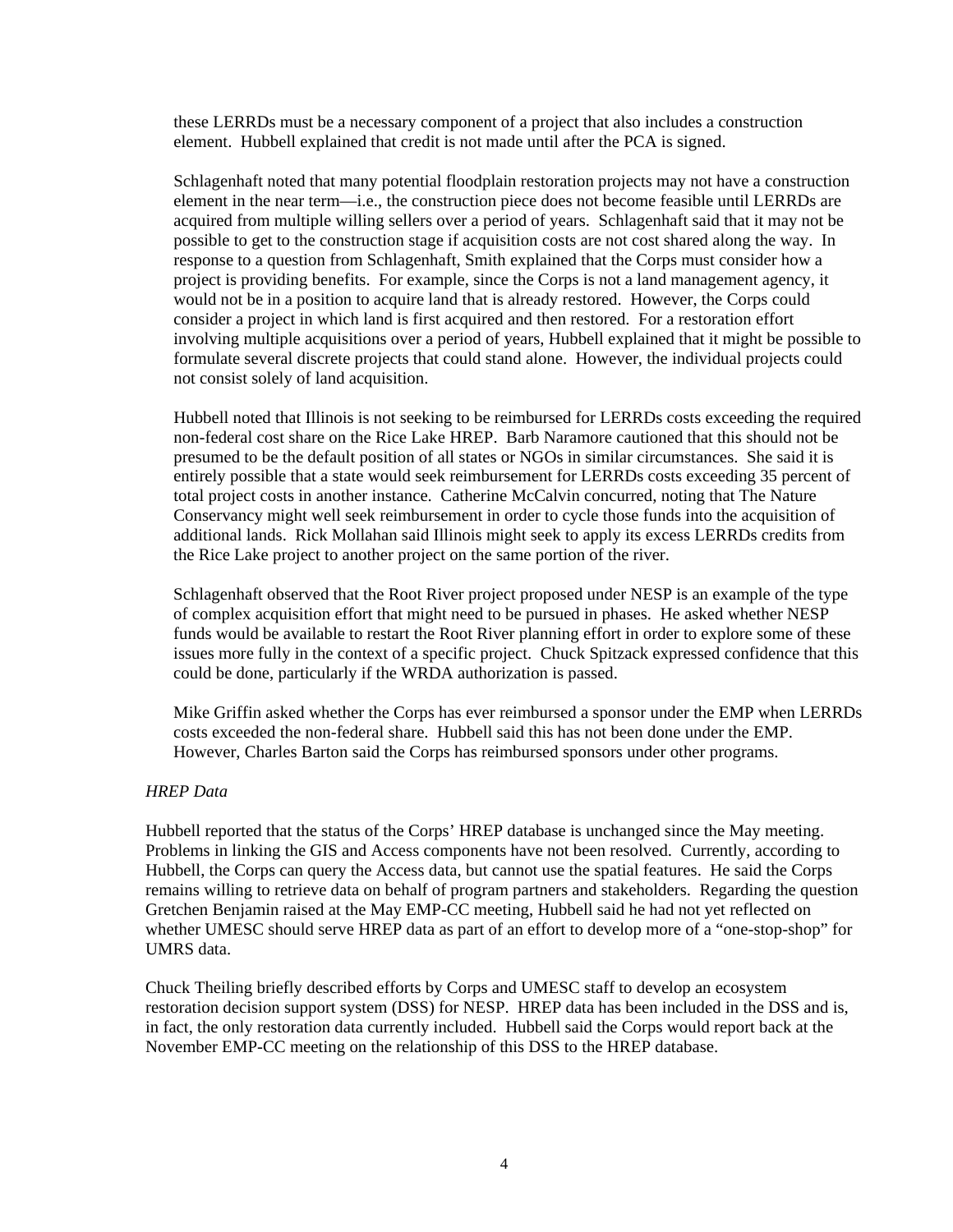#### *Update on LTRMP Data Utilization Pilot*

Hubbell said that, after consulting with staff in the three Corps districts, Jason Rohweder has been coordinating with other UMESC staff to implement the \$50,000 pilot effort to enhance HREP utilization of LTRMP data. Rohweder then gave a brief presentation summarizing his work. After initial consultations with MVP and MVS concerning the two districts' priorities, Rohweder said he and others developed wind fetch and wave models for use in evaluating alternative island designs. He described the function and application of these models, as well as the range of data sources used. For MVR, Rohweder's efforts this year have focused on developing pre- and post-project monitoring to evaluate the Pool 12 over wintering project.

Kip Runyon said Rohweder's work this year has been very helpful. Runyon said he expects to use the models extensively in designing the Swan Lake Islands. Don Powell said MVP has also been very satisfied with the pilot project results. Hubbell said the pre- and post-project monitoring plan developed for the Pool 12 project should be very helpful in examining adaptive management applications.

Gretchen Benjamin said Rohweder's work appears to be quite good, but said she had anticipated more of a focus on how LTRMP data could be used to support HREPs. Schlagenhaft concurred, emphasizing that he hoped this effort would help identify current limitations with the LTRMP data. Mike Griffin said he would rather see program resources go to building islands rather than demonstrating their value repeatedly. Griffin also said he would like to see more monitoring data used. Rick Mollahan said the new models look good and would have been quite helpful in refining the Peoria Lake island designs.

In response to a question from Griffin, Hubbell said there is not much work remaining to be done under the FY 07 pilot effort. Hubbell said he would work to ensure that FY 08 efforts under this initiative place greater emphasis on using LTRMP data to the maximum extent possible. Yao Yin cautioned that the controlling factors are different on different river reaches and thus our models should not assume that what works in one area works in another. As an example, he noted that water level fluctuations and turbidity are generally higher on the lower river, so the vegetation response to island creation may be quite different than it has been on the upper river. Theiling agreed and said he envisions models that take account of those reach differences. Hank DeHaan noted that the models developed do, in fact, make use of the LTRMP's land cover/land use and bathymetry data, though they do not use component data.

### *HREP Planning and Sequencing*

Hubbell distributed a brief written report and summarized the current status of the HREP System Ecological Team (SET). Key issues for the SET include:

- 1. Finalizing its summary report, as outlined to the EMP-CC in May 2007
- 2. Moving forward on some of the identified next steps
- 3. Linking SET efforts with the LTRMP Strategic Planning work and other initiatives

Hubbell proposed an approach that would build on other related efforts to identify EMP/UMRS goals and objectives. He stressed the need to divide responsibilities into manageable units. He then outlined a potential approach, moving from vision and mission statements to the development of goals and objectives that would inform the selection of HREP actions and LTRMP indicators. Hubbell suggested that the ecosystem restoration objectives would be categorized into seven habitat classes and would be defined and prioritized for each of 12 geomorphic reaches. Indicators would then be developed for these objectives and these indicators would help shape LTRMP monitoring and research priorities through the LTRMP's strategic plan. Hubbell provided an example of how this might work, describing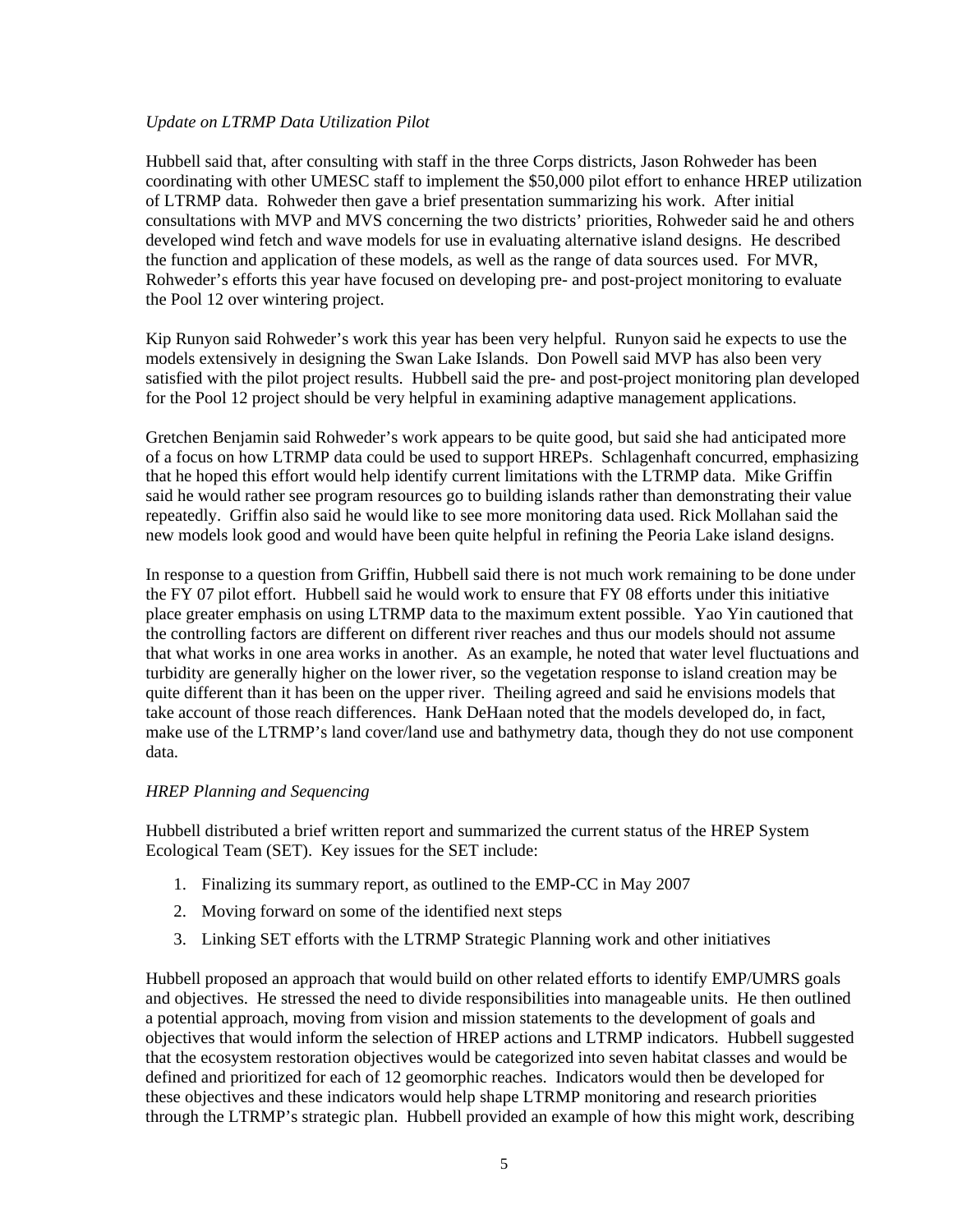a possible backwater restoration objective for a particular reach and the related reach-scale design criteria.

Chuck Spitzack emphasized the need for shared ecosystem vision, goals, and objectives for the UMRS. Hubbell agreed, and stressed his desire to build on work that has been done to-date. He said the SET intends to focus on UMRS, not EMP, objectives.

Barb Naramore observed that Hubbell had presented some very interesting ideas, but said the EMP-CC members' ability to respond thoughtfully was quite limited, given that this is their first exposure to his proposal. She suggested identifying a process for continuing the discussion. Hubbell said he would like an indication from EMP-CC members today as to whether they believe this is a productive direction to move. Hank DeHaan emphasized that the Corps' goal is to develop a structure that allows the partnership to move forward with prioritization. Various EMP-CC members and meeting participants identified several efforts on which any SET effort should build, including the NESP Science Panel's soon-to-be-released report, the Illinois River Section 519 work, pool plans, and the Middle Mississippi partnership's reach plans.

Dick Steinbach emphasized the need for EMP and NESP to be consistent. In response to a question from Tim Schlagenhaft, Hubbell said the SET would facilitate the process and provide data, but would not be responsible for defining goals and objectives. He said resource experts on the system would need to do this, perhaps through a series of SET-sponsored workshops. Objectives for a particular reach would be set by the resource professionals working on that reach. Naramore asked how this would differ from similar efforts under the Habitat Needs Assessment (HNA) and pool planning initiatives. Chuck Theiling said the differences include the geographic scope (i.e., system scale), emphasis on past conditions and changes, and focus on what we might do differently. DeHaan said another key difference would be in how we capture and standardize the information to inform our selection of management actions and indicators. Theiling distributed a handout showing an example of potential reach scale design criteria.

Ken Lubinski stressed that the NESP Science Panel has endeavored to establish ecological goals and objectives independent of program authority, so that they are true system goals and objectives applicable to multiple programs. Hubbell said the SET is not proposing to establish goals and objectives that fall wholly outside of the EMP authority.

Holly Stoerker asked why such an effort is needed now — i.e., what impediments does the EMP face in the absence of explicitly articulated goals and objectives? Hubbell cited two primary challenges:

- 1. Without goals and objectives, the SET cannot assess and compare proposed projects' merits on a system basis. This stymied the SET earlier in the year when the group attempted to evaluate and prioritize projects under the 2003 HREP Planning and Sequencing Framework.
- 2. EMP and/or system goals and objectives would help tremendously in guiding LTRMP strategic planning decisions.

Gretchen Benjamin asked whether there is a pressing need for the SET to select new projects for planning. Hubbell said MVS's immediate need for new projects was already addressed with the decision to move forward with Pool 24 Islands and Rip Rap Landing in the absence of a SET recommendation. However, Hubbell said there is a second, implicit, part to Benjamin's question i.e., is it worth going through a goals and objectives effort at this time? He noted that the 2003 framework does not allow us to choose well among projects. The SET's proposed approach would facilitate these choices and provide transparency by allowing SET members to evaluate projects relative to the benefits they would provide. As such, Hubbell said he believes the effort would be worth it, even given the uncertainty surrounding the EMP's future. Spitzack concurred, stressing that this planning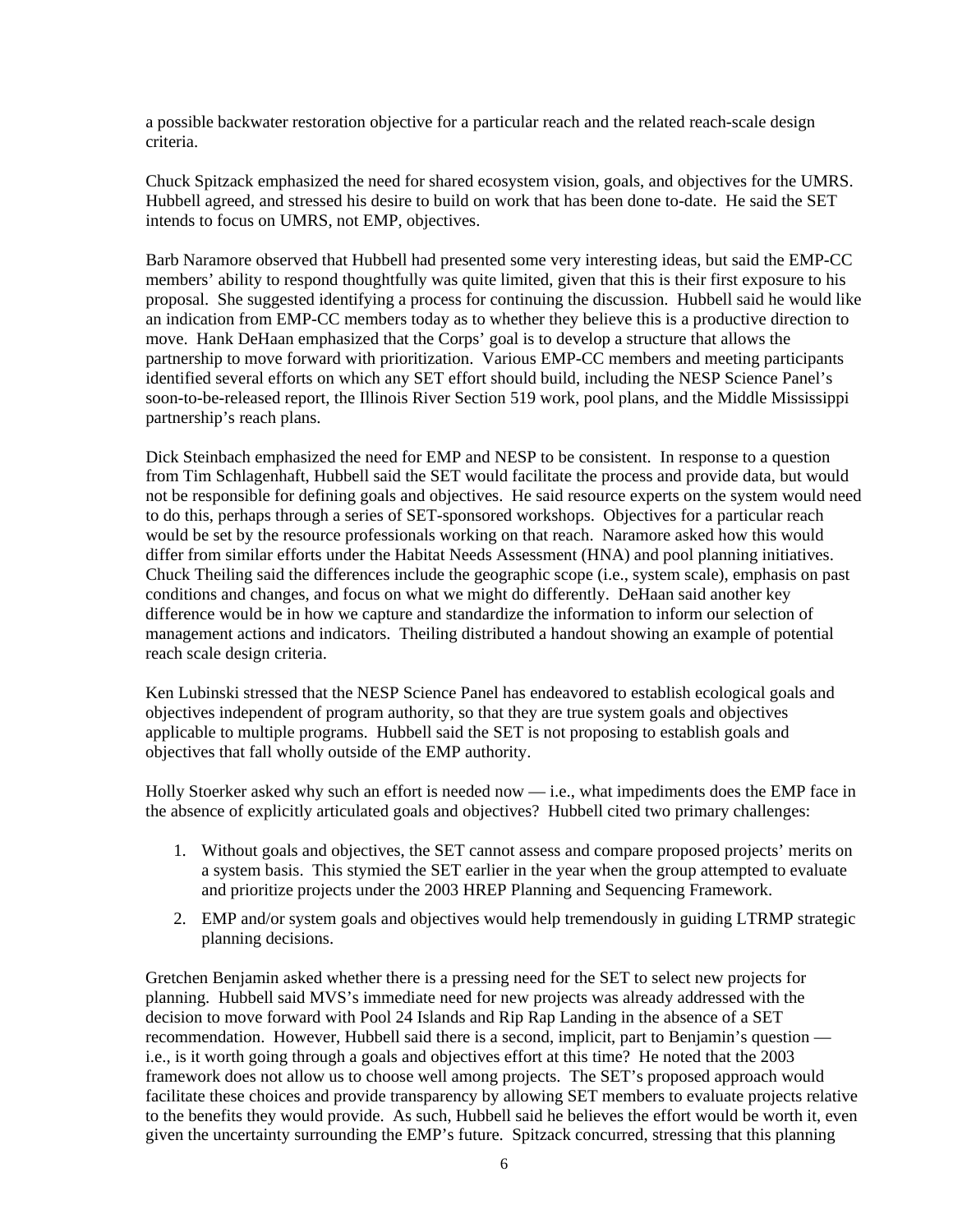would not be program-specific. The resulting insights regarding system goals and objectives would serve the needs of NESP, as well as EMP. DeHaan said the intent would not be to get down to design criteria and other highly detailed questions.

After further discussion among EMP-CC members and observers, it was agreed that Hubbell would prepare a white paper detailing his recommended approach to developing system goals and objectives. This will include a strategy for identifying habitat-based restoration priorities and articulating key indicators to guide the LTRMP. Hubbell said his paper will also address the coordination between EMP and NESP on such an effort.

## **Long Term Resource Monitoring Program**

### *Strategies for Developing Status and Trends Information*

Barry Johnson outlined potential options and strategies for developing status and trends information for the UMRS. He described the current monitoring design, with its focus on six trend pools/areas, and identified some of the capabilities and limitations of this approach:

- We have lots of data on a wide range of conditions in our six trend pools/areas.
- We can identify trends in those areas.
- We can use status data to analyze relations.
- We can use data in these trend areas as pre-project data to evaluate HREPs and other management actions.
- We can't make direct estimates of conditions in the unsampled pools (i.e., design based estimates), though we can make inferences (i.e., model based estimates) using what we can determine about similarities among locations.
- We don't have control or reference pools where we are not making any improvements.

Johnson explained that, if knowing trends in our six key pools/areas is not sufficient, then we have options for modifying the program, including:

- Add more focal areas
- Replace focal pools with a rotating design that samples all pools over a 3-5 year period
- Add sampling in reaches that are not currently sampled, but use lower levels of effort i.e., a rapid protocol that focuses on trends

Johnson observed that the EMP has relied mainly on the analysis of LTRMP status data to determine relations among variables. The LTRMP has not done much experimentation or hypothesis testing. Johnson asserted that a more complete approach under NESP would be to combine long term monitoring with more focal studies and increased HREP evaluation, including designing multiple HREPs for learning at large scales. As we move to a new phase on the UMRS, Johnson posed the following questions for partners' consideration:

- We need continued information on trends, but over what spatial scales?
- We need continued information on status to analyze relations, assess the long term dynamics of indicators, and look for cyclical behavior, but in how many locations?
- How can we use the opportunities provided by NESP to improve our ability to determine relations among components and address specific research questions through focal studies?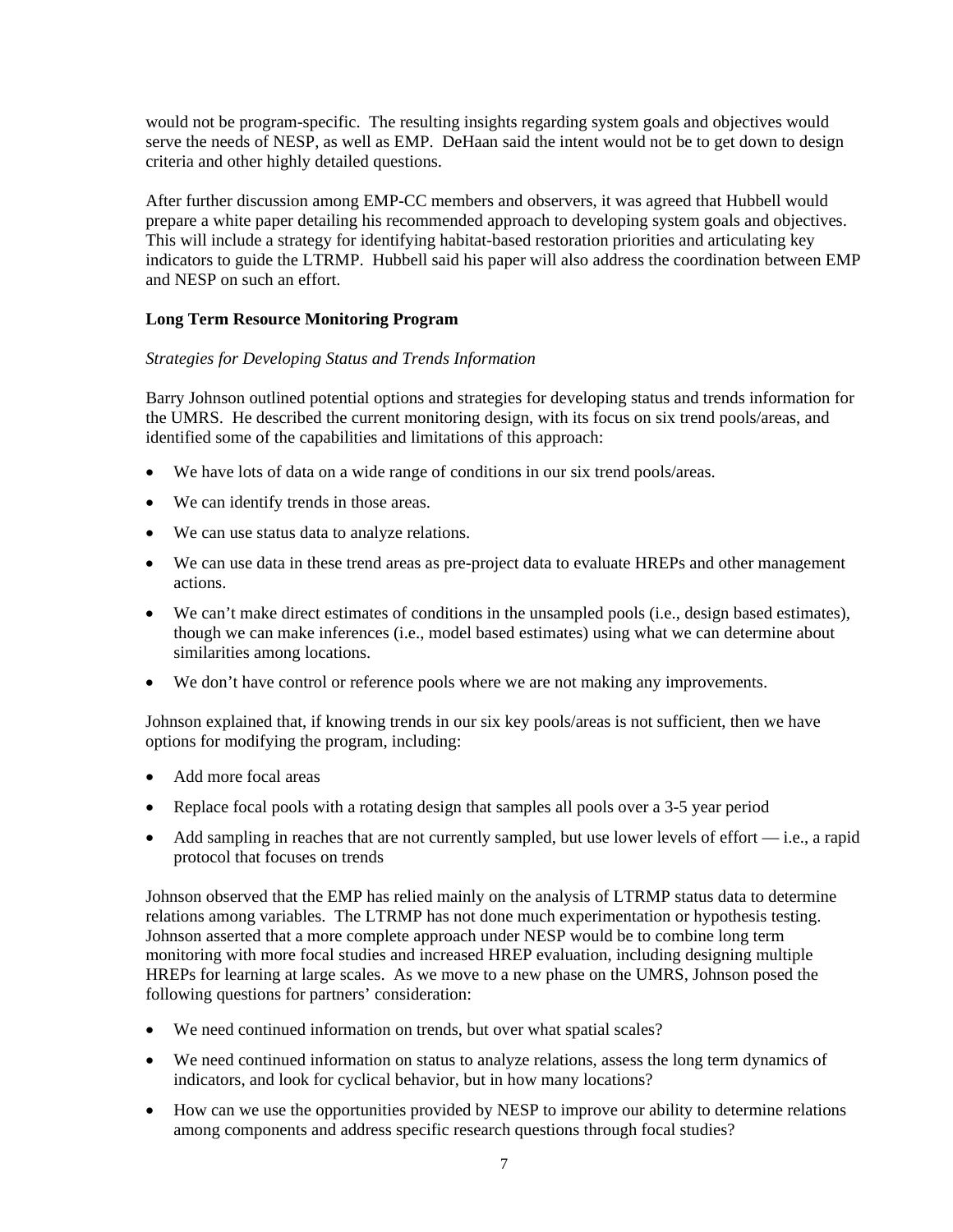Mike Griffin asked Johnson whether we have enough data to determine how event-driven the system is. Johnson said some events, such as the 1993 flood's impact on fisheries, are detectable systemically for a few years. More typically, events such as the recent flooding on river tributaries in parts of Minnesota, Wisconsin, and Iowa produce more localized and less enduring effects. The current approach to monitoring generally picks up on signals of special events if they are large enough in scale, according to Johnson. He noted that, on Pool 8, the data are showing some non-event-driven changes that are likely related to island construction.

Dick Steinbach said he previously understood that LTRMP trend pool data are of relatively little use in assessing HREPs. He asked Johnson whether he was correct in hearing a slightly different message in today's presentation. Johnson said we can use the monitoring data to discern project effects if the signals are strong enough. This would most likely be the case with a large scale project, or perhaps several smaller projects working in concert. Griffin asked whether the SET should consider the availability of pre-existing baseline data in selecting among HREP proposals. Johnson suggested that we should consider what we will learn from a project as one of several important factors.

### *Key Findings from Recent Publications on Fisheries*

Johnson reported third quarter highlights for LTRMP:

- A project completion report identified vegetation, connectivity, and shoreline complexity as the most important determinants of fish abundance and diversity.
- An evaluation of LTRMP fisheries data from 1991-2001 showed that analyses of scales from fishes collected in the Illinois River provided sufficient information to assess fish age structure and growth on the La Grange Pool and that these techniques should be transferable to other LTRMP focal reaches.
- A new database and paper report include 108 life history characteristics for more than 200 fish species on the UMRS. The database can be updated as more information becomes available.

Johnson also noted that an additional program element (APE) project has been collecting water quality data in Pool 8 all summer, using continuous samplers. As a result, the LTRMP will have data providing insight on the trajectory and impacts of the recent flooding in the area.

#### *FY 08 APE Process*

Johnson summarized the FY 08 APE selection process and distributed a list of pending proposals. From the 22 letters of intent received, the A-Team, Corps, and USGS recently agreed to invite 18 full proposals. These full proposals are due in August. Tim Schlagenhaft observed that the focal questions have been very helpful in guiding the FY 08 process.

Jennie Sauer noted that the principal investigators (PIs) have not yet seen the list Johnson distributed. She said she would be contacting the PIs by early next week regarding which projects have been selected for full proposals. The PIs will also receive the review comments from the A-Team, USGS, and USACE. Johnson observed that the addition of an initial letter of interest step in this year's APE process, prior to submission of letters of intent, appears to have been successful in prompting more collaboration among investigators. Hank DeHaan concurred and said the Corps is very pleased with the enhanced coordination and collaboration that has clearly been taking place.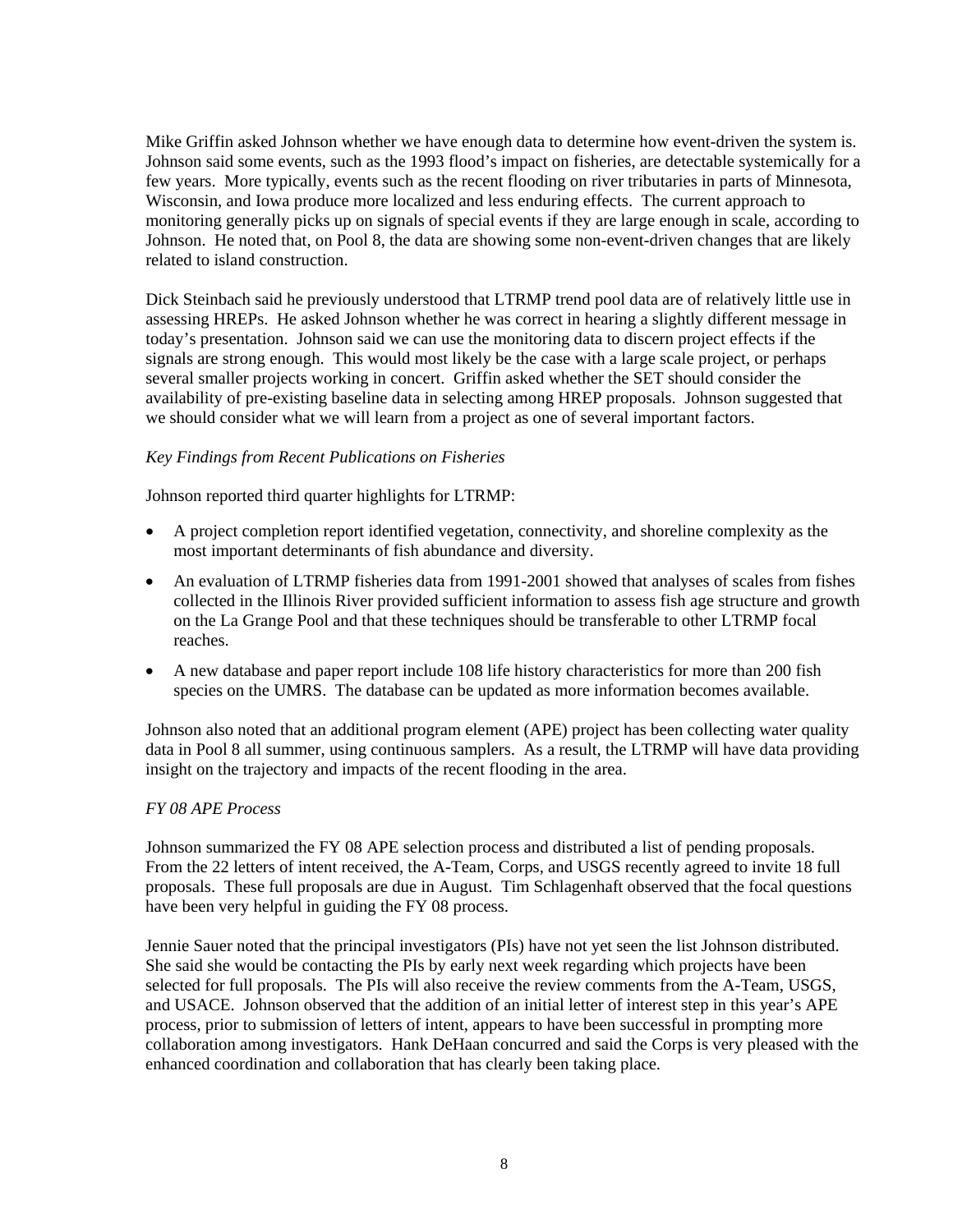#### *Status and Trends Report*

Johnson reported that the Status and Trends Report has been further delayed. In response to over 600 comments from more than 30 reviewers, there have been changes to the review draft. These include substantial changes to Chapter 1, which is now shorter and more focused. Some of its former content has been shifted to other chapters. Many additional references have been provided. Johnson said he and Karen Hagerty are completing the final draft of the report, which will be submitted for editorial review on September 1, 2007. The final report is now slated for printing and distribution in January 2008.

In response to a question from Schlagenhaft, Johnson said that the revised draft does not include any substantial new information or analysis. Schlagenhaft stressed that he would like to see the next Status and Trends Report incorporate non-LTRMP data as well, to provide a more complete picture of the system. Johnson said this would certainly be an option, but cautioned that it would add to the time required for the report.

### *A-Team Report*

Terry Dukerschein reported that the A-Team met via conference call on July 26. Members were pleased with this year's modifications to the APE process and believe that the overall quality of the proposals has been enhanced. Dukerschein noted that from her perspective as a PI, the process was also easier.

A-Team members are pleased with their opportunities to be involved in the LTRMP strategic planning process. One A-Team participant raised questions about the Planning Team's public involvement strategy.

Other topics of discussion for the A-Team included the selection of topics for future science presentations and the need for more LTRMP component meetings involving both UMESC and field station staff.

### *FY 10-14 Strategic Planning Process*

Marv Hubbell reported that the LTRMP Strategic Planning Team held its second meeting on July 16-18 and distributed a summary of its ongoing work to program partners and stakeholders on August 15. The team is seeking additional partner and stakeholder feedback, through the identified points of contact (POCs), by October 1.

At the July meeting, the team focused on narrowing and combining the broad range of outcomes and outputs identified at its first meeting and through subsequent partner/stakeholder feedback. This resulted in assigning initial priority to six broad outcomes, with associated inputs identified for each. Team members developed a context statement for each of those outcomes to help clarify and expand the ideas captured in the brief outcome text. Hubbell emphasized that this is an iterative process. If the Planning Team has missed something critical, Hubbell said the members will take note and address it.

Hubbell said the Planning Team has not yet addressed itself fully to the question of public engagement. Initial efforts have focused on ensuring that partners and stakeholders are kept informed of the team's progress. Jennie Sauer said that she and Mike Jawson understood that public discussion and feedback would take place at EMP-CC meetings. Gretchen Benjamin emphasized that EMP-CC meetings will not likely be a satisfactory means of engaging stakeholders in Wisconsin. Barb Naramore suggested that the Planning Team address the issue of how best to facilitate public involvement at its next meeting, scheduled for October 17-19.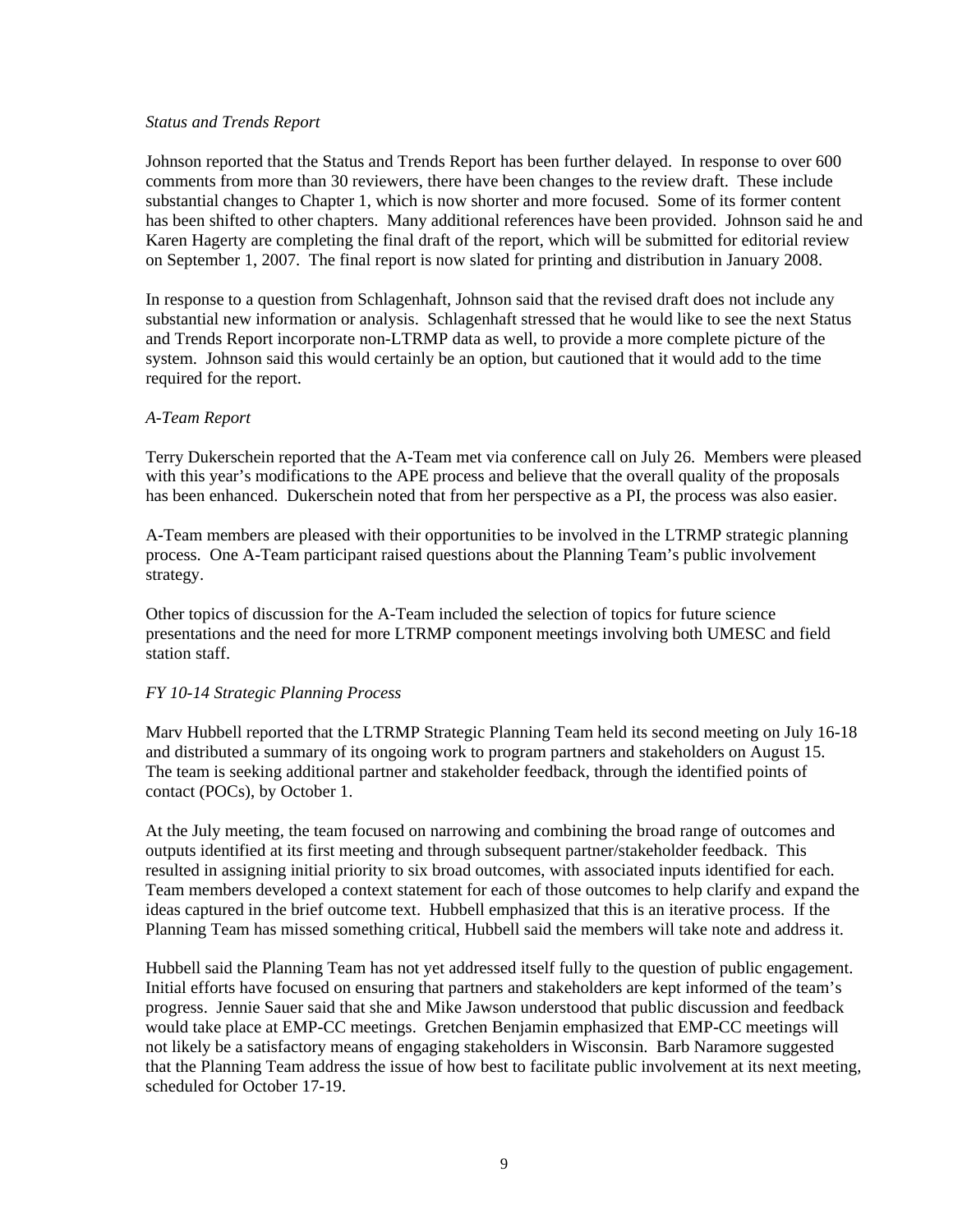Hubbell said the Planning Team is committed to being open and transparent throughout this strategic planning process. He also called for the Planning Team to revisit its own original plan and schedule for the process at its October meeting. Ken Lubinski urged that the EMP-CC be asked to weigh in on the team's preliminary work before too long. Hubbell observed that the November EMP-CC meeting might be an appropriate time for this. Bill Franz emphasized that nothing the Planning Team is working on should come as a surprise to the EMP-CC, noting that several EMP-CC members are serving on the Planning Team. In other instances, the POCs should be ensuring that their EMP-CC member is kept informed.

# **Other Business**

Barb Naramore outlined the following schedule for upcoming quarterly meetings:

- **November 2007 — St. Paul, Minnesota**
	- UMRBA November 13
	- NECC/ECC November 14
	- UMRBA Water Quality Executive Committee November 14 (concurrent with NECC/ECC)
	- **EMP-CC — November 15**
- **February 2008 — St. Louis, Missouri**
	- UMRBA February 20
	- **EMP-CC — February 21**
	- NECC/ECC February 22
- **May 2008 — Quad Cities**
	- $-$  UMRBA May 20
	- $NECC/ECC May 21$
	- **EMP-CC — May 22**

With no further business, the meeting adjourned at 1:45 p.m.